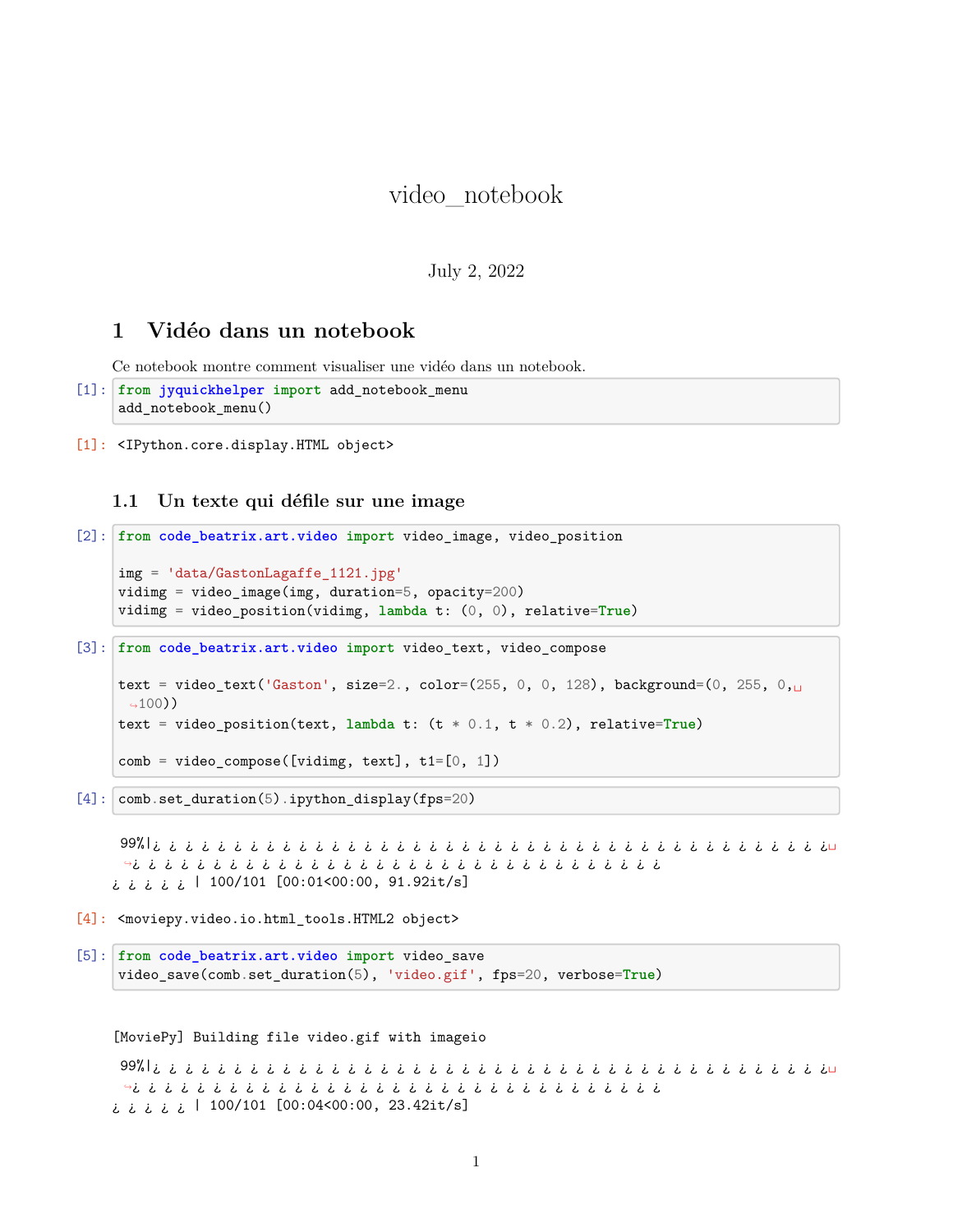```
[6]: from IPython.display import Image
     Image("video.gif")
```
[6]: <IPython.core.display.Image object>

```
[7]: # comb.set_duration(5).ipython_display('video.avi', fps=20, codec='png') # format avi
    comb.set_duration(5).ipython_display('video.mp4', fps=20) # format mp4
```
99%|¿ ¿ ¿ ¿ ¿ ¿ ¿ ¿ ¿ ¿ ¿ ¿ ¿ ¿ ¿ ¿ ¿ ¿ ¿ ¿ ¿ ¿ ¿ ¿ ¿ ¿ ¿ ¿ ¿ ¿ ¿ ¿ ¿ ¿ ¿ ¿ ¿ ¿ ¿ ¿ ¿ ¿␣ ↪¿ ¿ ¿ ¿ ¿ ¿ ¿ ¿ ¿ ¿ ¿ ¿ ¿ ¿ ¿ ¿ ¿ ¿ ¿ ¿ ¿ ¿ ¿ ¿ ¿ ¿ ¿ ¿ ¿ ¿ ¿ ¿ ¿ ¿ ¿ ¿ ¿ ¿ | 100/101 [00:01<00:00, 83.85it/s]

[7]: <moviepy.video.io.html\_tools.HTML2 object>

#### **1.2 Un petit bonhomme qui marche**

On s'inspire des dessins animés en dessinant image avec le module [gizeh](https://github.com/Zulko/gizeh). L'article [Vector Animations With](http://zulko.github.io/blog/2014/09/20/vector-animations-with-python/) [Python](http://zulko.github.io/blog/2014/09/20/vector-animations-with-python/) montre d'autres exemples assez amusant. Le bonhomme patine plus qu'il ne marche. A améliorer.

```
[8]: import gizeh
     from math import pi, sin, cos
     from code_beatrix.art.video import video_frame
     def bonhomme(t):
         surface = gizeh.Surface(228,128)radius = 10t = t * 2# jambe 1
         angle = sin(t)*pi/4 + pi/21x = 25dx = 1x/2 * cos(angle)dy = 1x/2 * sin(angle)ddy = 25-2*dy # pour donner l'impression que la tête monte et descend
         px = t*10 + 25-2*dx - 50 # position du bonhomme dans l'image
         bar = gizeh.rectangle(lx=lx, ly=4, xy=(64+dx+px,60+dy+ddy), angle=angle,\Box\rightarrowfill=(1,0,0))
         bar.draw(surface)
         # jambe 2
         angle = -sin(t)*pi/4 + pi/2dx = \frac{lx}{2} * \cos(\text{angle})dy = \frac{lx}{2} * sin(\text{angle})bar = gizeh.rectangle(lx=lx, ly=4, xy=(64+dx+px,60+dy+ddy), angle=angle, fill=(1, 0.\left(43,0\right))
         bar.draw(surface)
         # tronc et tête
         circle = gizeh.circle(radius, xy = (64+px,30++ddy), fill=(1,0,0))
         circle.draw(surface)
         bar = gizeh.rectangle(1x=6, 1y=20, xy=(64+px, 50+ddy), fill=(1,0,0))
```